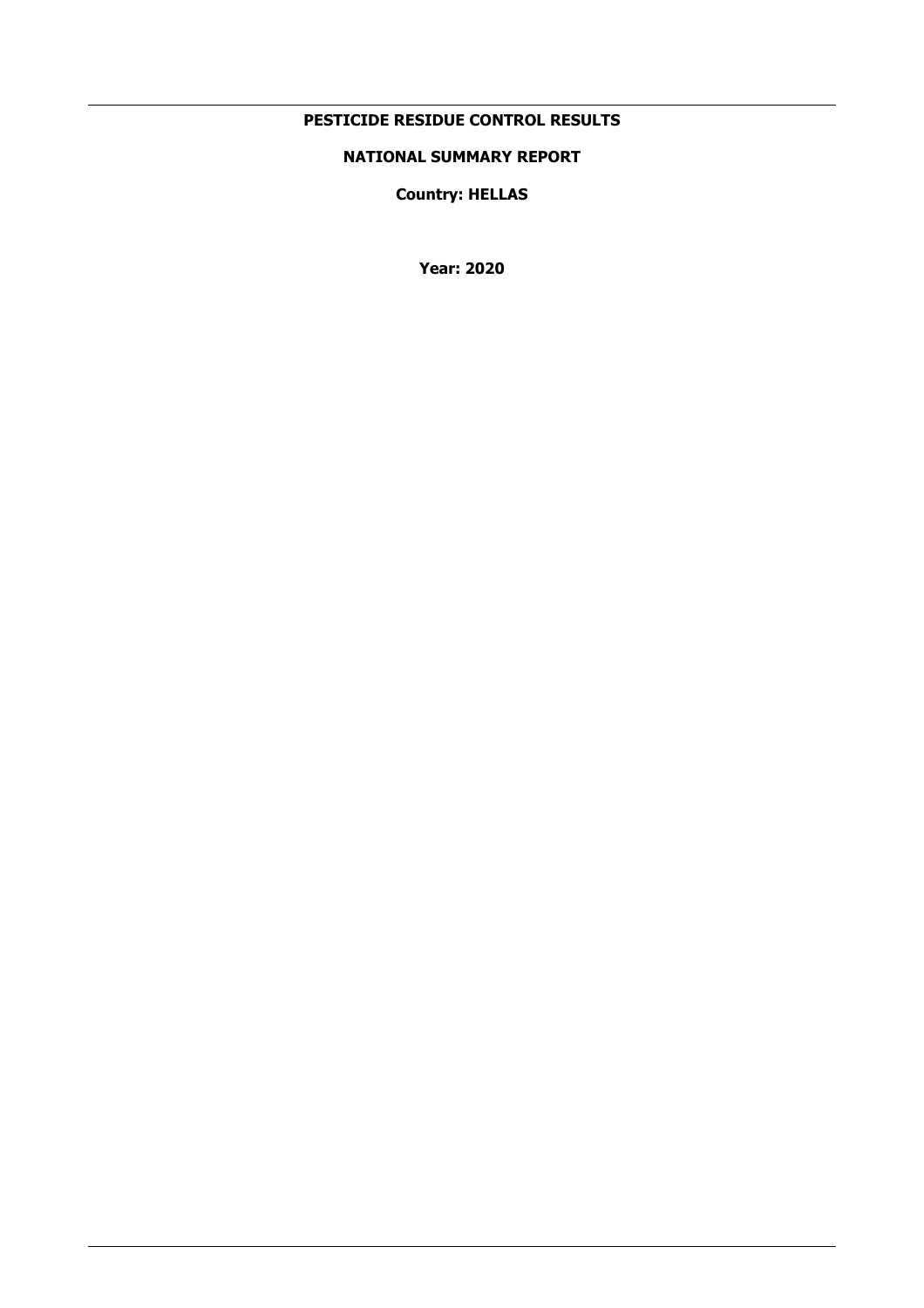# **Table of contents**

| 2. |      |                                                                                                    |  |
|----|------|----------------------------------------------------------------------------------------------------|--|
|    |      | 3. Key findings, interpretation of the results and comparability with the previous year results  4 |  |
|    |      |                                                                                                    |  |
|    |      |                                                                                                    |  |
|    | 4.2. |                                                                                                    |  |
|    | 4.3. |                                                                                                    |  |
| 5. |      |                                                                                                    |  |
|    |      |                                                                                                    |  |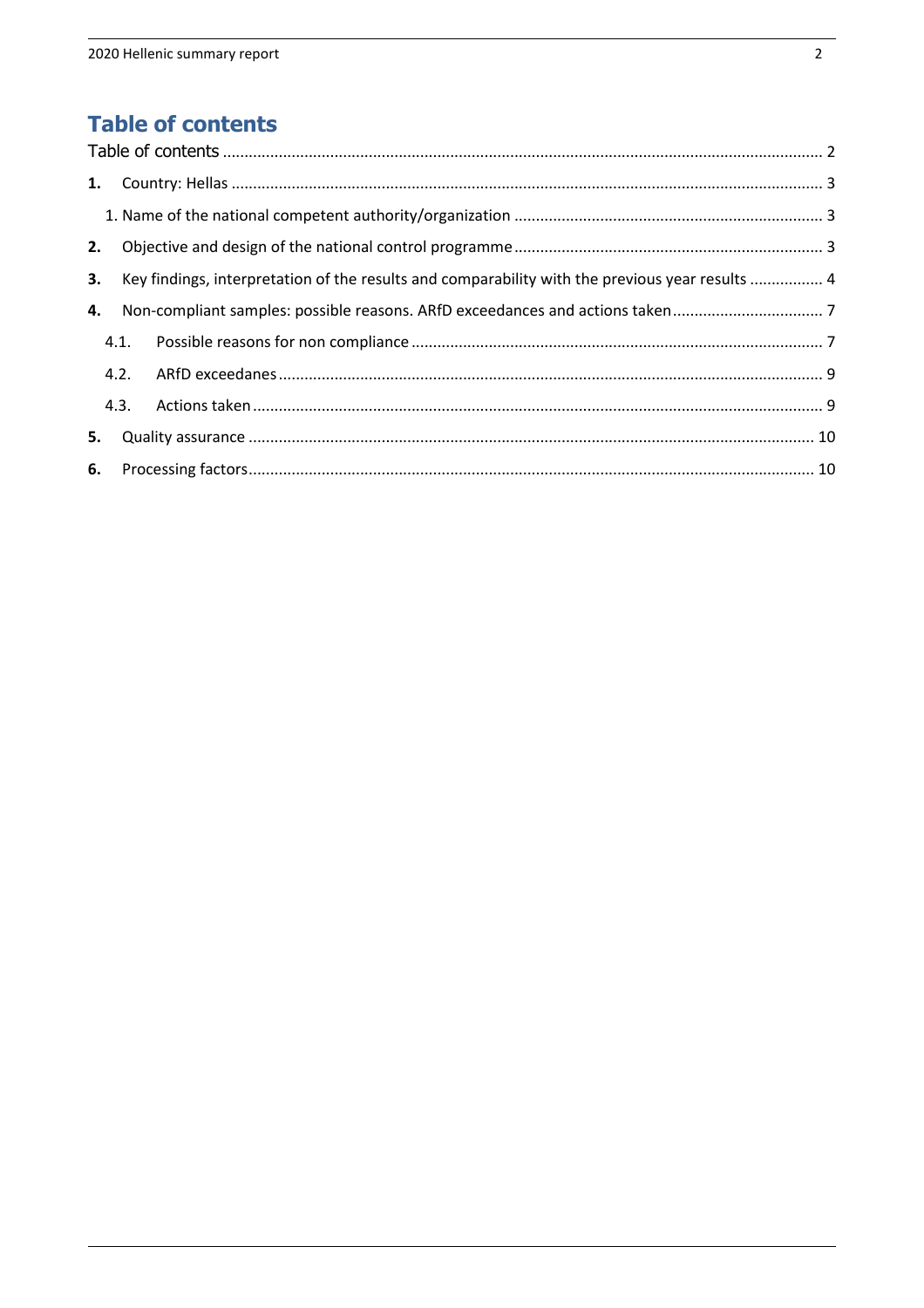# **1.** Country: Hellas

# **1. Name of the national competent authority/organization**

The Hellenic Ministry of Rural Development and Food is the national authority responsible for coordinating the implementation of Regulation (EC) 396/2005 according to law 4036/2012. It is also responsible for the planning and the coordination of the official controls for plant origin food. The competent authorities responsible of the sampling of plant origin products are the Regional Centres of Plant Protection and Quality Control (RCPP&QC) of the Ministry of Rural Development and Food and the Directorates General of Regional Rural Economy and Veterinary Medicine.

The authority responsible for the planning and the coordination of the monitoring of processed foods is EFET (Hellenic Food Authority) while the contrοls of pesticide residues in wine are organised by the General Chemical State (GCS).

The official laboratories which analyzed the samples taken in 2020 were the Laboratory of Pesticides Residues of Benaki Phytopathological Institute (BPI), the Laboratory of Pesticide Residues of the Centre of Plant Protection and Quality Control of Thessaloniki (RCPP&QC) and the laboratory of Pesticide Residues of the General Chemical State.

The control programs for pesticide residues and the report of results of the national residue monitoring are published on the official web site of the Hellenic Ministry of Rural Development and Food on an annual basis (http://www.minagric.gr/index.php/el/for-farmer-2/crop-production/fytoprostasiamenu/ypoleimatafyto

http://www.minagric.gr/index.php/en/citizen-menu/foodsafety-menu)

# **2.** Objective and design of the national control programme

National control program of 2020 for pesticide residues (monitoring) as part of the Multi Annual Control Program (EU-MACCP) has been established according to terms and conditions of Articles 26-35 of Regulation (EC) No 396/2005.

The program was based on several risk analysis criteria and parameters: number of samples (domestic and imported) for each product, agricultural produce, cultivation area per culture, expected imports, results from previous years' monitoring programs, dietary intake contribution of each product, sampling location, community control program, pesticides used in practice by the farmers, relevant RASFF notifications for pesticide residues, personnel and analytical capacity of the official laboratories, recommendations from EFSA. It aims at ensuring compliance with maximum levels and assessing consumer exposure in order to achieve a high level of protection and application of good agricultural practice in all stages of production and harvest of agricultural products.

The responsibilities of the laboratories involved, regarding the number of samples of each commodity that should be analyzed and the areas of sampling were defined. The sampling was carried out by the responsible for sampling regional and local authorities.

Sampling strategy was based on "from the farm to the fork" rationale, taking into account the specialties of each region of the country. The sampling methods, necessary for carrying out such controls of pesticide residues, were those provided for in JMD 91972/2003-Directive 2002/63/EC. Samples were taken by domestic production and imports, proportionally, covering points of collection, storage, packing and trade of products of plant origin.

Furthermore, a significant number of selective samples was taken by the competent authorities responsible of the sampling.

The official laboratories, analyzing samples for pesticide residues are accredited and participate in the Community Proficiency Tests. The methods of analysis used by the laboratories comply with the criteria set out in relevant EU law provisions and other adopted technical guidelines.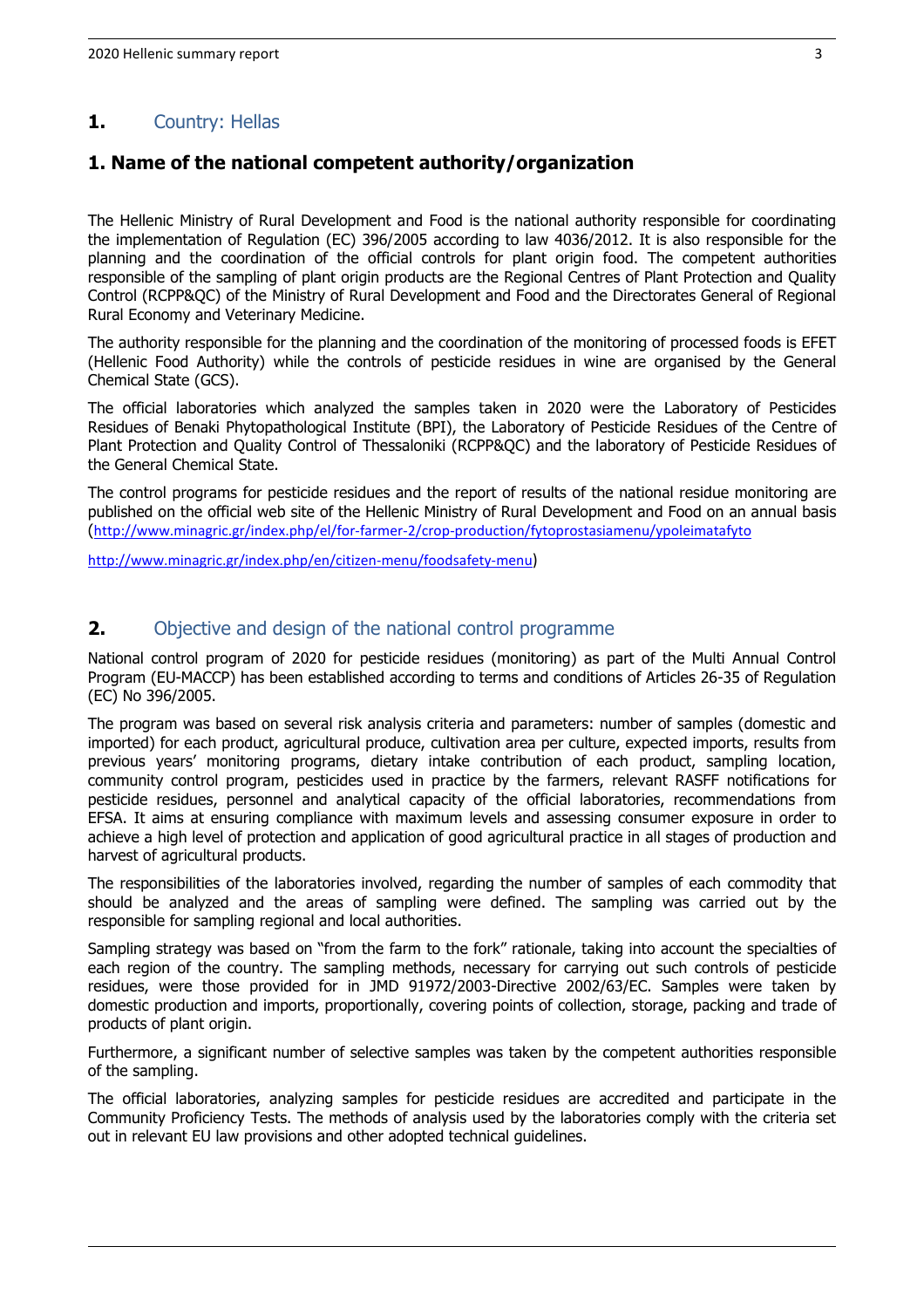### **3.** Key findings, interpretation of the results and comparability with the previous year results

3149 samples were analysed in total. 2429 samples were domestic (77.14%), 214 samples originated from EU (6.80%), 474 originated from third countries (15.05%) while the origin of 32 samples was unknown (1.02%).

48.14% of samples were free of quantifiable residues, 51.86% of samples contained quantifiable residues at or below Mrl, 6.48% of samples contained residues exceeding EU Mrls and 3.91% of samples were non compliant (contained residues exceeding EU Mrls taking into account the measurement uncertainty). The percentages of samples containing residues are comparable with the corresponding ones of 2019.

For random sampling, the percentage of non compliant samples was 2.60%. For selective sampling the percentage of non compliant samples was 6.79% and for suspect sampling, the percentage of non compliant samples was 14.94%.

The percentage of samples which exceeded numerically the Mrls was 4.86% for the domestic samples, 5.61% for EU samples and 15.40% for third countries while the percentage of non compliant samples was 2.96% for domestic samples, 3.27% for EU samples and 8.86% for third countries' samples.

Among the domestic samples analysed, potatoes and grape leaves were the most frequently non compliant products. From third countries the most frequently non compliant products were tomatoes (mostly containing chlorfenapyr) and apples (mostly containing chlorpyrifos).

Chlorpyrifos was the most frequently found pesticide in non compliant samples for another year because of incorrect GAP application taking into account that grace period for the use of plant protection products containing this active substance was the  $16<sup>th</sup>$  of April 2020.

154 samples were organic, out of which 15 samples were cereals, 3 samples were baby food, 100 samples were fruits, vegetables and nuts, 23 samples were other products, and 3 samples were processed commodities. 87.66% of the organic samples contained no detectable residues, 10.39% of organic samples contained residues below Mrls and 1.95% of the organic samples were non compliant.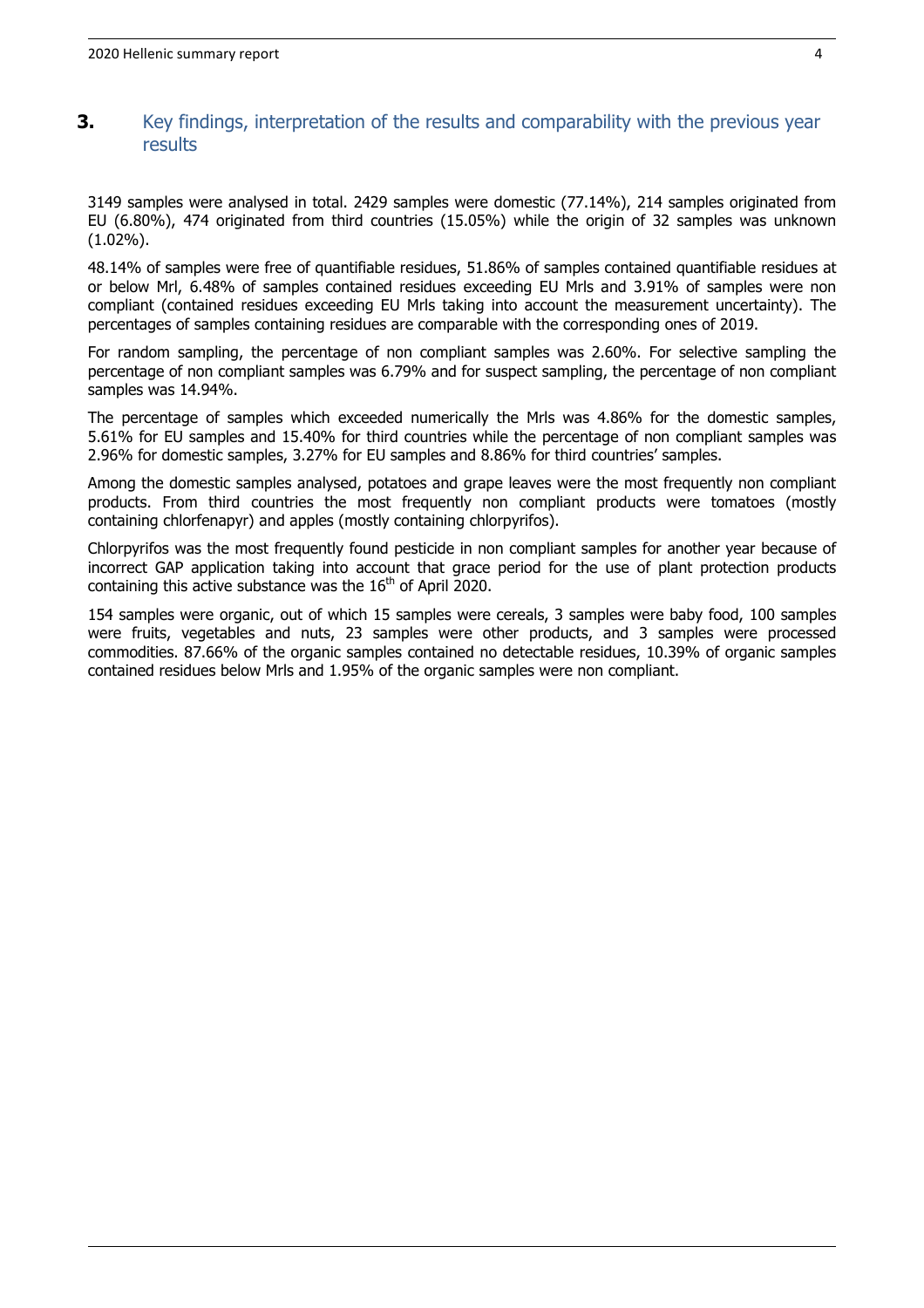Table 1: Summary results 2016-2020

| <b>Category</b>                                                        | Year<br>2016 | $\frac{0}{0}$ | Year<br>2017 | $\frac{0}{0}$    | Year<br>2018 | $\frac{0}{0}$ | Year<br>2019 | $\frac{0}{0}$ | Year<br>2020 | $\frac{0}{0}$ |
|------------------------------------------------------------------------|--------------|---------------|--------------|------------------|--------------|---------------|--------------|---------------|--------------|---------------|
| Total number of<br>samples                                             | 2287         | <i>100.00</i> | 2623         | 100.0<br>$\iota$ | 3571         | <i>100.00</i> | 3454         | 100.00        | 3149         | 100.00        |
| Number of samples<br>without detectable<br>residues                    | 1180         | 51.60         | 1307         | 49.83            | 1701         | 47.63         | 1724         | 49.91         | 1516         | 48.14         |
| Number of samples<br>with detectable<br>residues at or<br>below EU MRL | 1016         | 44.42         | 1160         | 44.22            | 1606         | 44.97         | 1531         | 44.33         | 1429         | 45.38         |
| Number of samples<br>with residues<br>exceeding EU Mrls                | 91           | 3.98          | 156          | 5.95             | 264          | 7.39          | 199          | 5.76          | 204          | 6.48          |
| Non compliant<br>samples                                               | 53           | 2.32          | 90           | 3.43             | 158          | 4.42          | 119          | 3.45          | 123          | 3.91          |

Table 2: Summary results 2020 per type of product (surveillance and enforcement)

| <b>Products</b>                                                |      | <b>Samples Residues</b><br>below<br><b>LOO</b> | $\frac{0}{0}$ | <b>Residues</b><br>between LOO<br>and MRL | $\frac{0}{0}$ | <b>Exceeding</b><br><b>MRL</b> | $\frac{0}{0}$ | <b>Non</b><br><b>Compliant</b> | $\frac{0}{0}$ |
|----------------------------------------------------------------|------|------------------------------------------------|---------------|-------------------------------------------|---------------|--------------------------------|---------------|--------------------------------|---------------|
| Animal products                                                | 41   | 41                                             | 100.00        |                                           | $\Omega$      | 0                              | 0             | 0                              | 0.00          |
| Baby food                                                      | 23   | 23                                             | 100.00        |                                           |               |                                |               | 0                              | 0.00          |
| (including)<br>Cereals<br>processed products)                  | 95   | 69                                             | 72.63         | 22                                        | 23.16         | 4                              | 4.21          | 2                              | 2.11          |
| Other products<br>(including processed<br>products)            | 265  | 196                                            | 73.96         | 56                                        | 21.13         | 13                             | 4.91          | 10                             | 3.77          |
| Sum of fruits and<br>nuts, vegetables,<br>other plant products | 2725 | 1187                                           | 43.56         | 1351                                      | 49.58         | 187                            | 6.86          | 111                            | 4.07          |
| <b>Total</b>                                                   | 3149 | 1516                                           | 48.14         | 1429                                      | 45.38         | 204                            | 6.48          | 123                            | 3.91          |

| Table 3: |  | Summary results 2019 (surveillance and enforcement) |
|----------|--|-----------------------------------------------------|
|----------|--|-----------------------------------------------------|

| <b>Products</b>                                                | <b>Samples</b> | <b>Residues</b><br>below LOO | $\frac{0}{0}$ | <b>Residues</b><br><b>between LOO</b><br>and MRL | $\frac{0}{0}$ | <b>Exceeding</b><br><b>MRL</b> | $\frac{0}{0}$ | <b>Non</b><br><b>Compliant</b> | $\frac{0}{0}$ |
|----------------------------------------------------------------|----------------|------------------------------|---------------|--------------------------------------------------|---------------|--------------------------------|---------------|--------------------------------|---------------|
| Animal products                                                | 37             | 37                           | 100.00        | 0                                                | $\mathbf{0}$  | 0                              | $\mathbf{0}$  | 0                              | 0.00          |
| Baby food                                                      | 10             | 10                           | 100.00        | 0                                                |               | 0                              | $\Omega$      | 0                              | 0.00          |
| (including<br>Cereals<br>processed products)                   | 139            | 100                          | 71.94         | 37                                               | 26.62         |                                | 1.44          |                                | 0.72          |
| Other products<br>(including processed<br>products)            | 235            | 174                          | 81.69         | 29                                               | 13.62         | 10                             | 4.69          | 3                              | 1.41          |
| Sum of fruits and<br>nuts, vegetables,<br>other plant products | 3033           | 1381                         | 45.53         | 1465                                             | 48.30         | 187                            | 6.17          | 115                            | 3.79          |
| <b>Total</b>                                                   | 3454           | 1724                         | 49.91         | 1531                                             | 44.33         | 199                            | 5.76          | 119                            | 3.45          |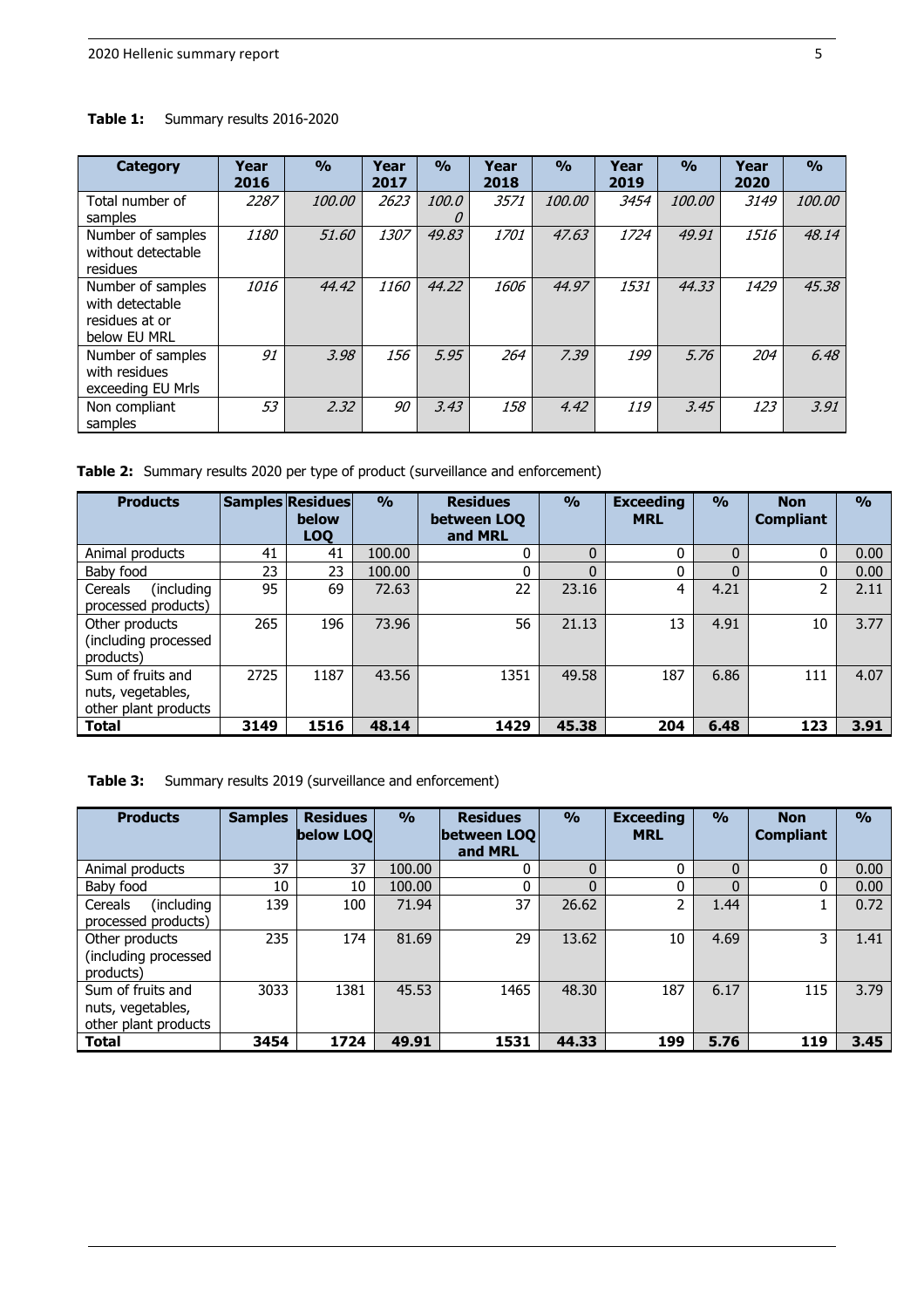| <b>Products</b>         | <b>Samples</b> | <b>Residues</b><br>below LOQ | $\frac{0}{0}$ | <b>Residues</b><br>between LOO<br>and MRL | $\frac{0}{0}$ | <b>Exceeding</b><br><b>MRL</b> | $\frac{0}{0}$ | <b>Non</b><br><b>Compliant</b> | $\frac{O}{O}$ |
|-------------------------|----------------|------------------------------|---------------|-------------------------------------------|---------------|--------------------------------|---------------|--------------------------------|---------------|
| Animal products         | 41             | 41                           | 100.00        | 0                                         | 0.00          |                                | 0             |                                | 0             |
| Baby food               | 23             | 23                           | 100.00        | 0                                         | 0.00          |                                | $\Omega$      |                                |               |
| Cereals                 | 91             | 67                           | 73.63         | 20                                        | 21.98         | 4                              | 4.40          | 2                              | 2.19          |
| Fruits and nuts         | 1226           | 361                          | 29.45         | 808                                       | 65.91         | 57                             | 4.65          | 29                             | 2.37          |
| Other plant<br>products | 239            | 181                          | 75.73         | 51                                        | 21.34         |                                | 2.93          | 6                              | 2.51          |
| Vegetables              | 1375           | 775                          | 56.36         | 600                                       | 43.64         | 104                            | 7.56          | 63                             | 4.58          |
| <b>Total</b>            | 2995           | 1448                         | 48.35         | 1461                                      | 48.78         | 172                            | 5.74          | 100                            | 3.34          |

#### **Table 4:** Summary results 2020 for random and selective sampling

**Table 5:** Summary results 2019 for random and selective sampling

| <b>Products</b>         | <b>Samples</b> | <b>Residues</b><br>below LOQ | $\frac{0}{0}$ | <b>Residues</b><br>between LOO<br>and MRL | $\frac{9}{0}$ | <b>Exceeding</b><br><b>MRL</b> | $\frac{0}{0}$  | <b>Non</b><br><b>Compliant</b> | $\frac{0}{0}$ |
|-------------------------|----------------|------------------------------|---------------|-------------------------------------------|---------------|--------------------------------|----------------|--------------------------------|---------------|
| Animal products         | 37             | 37                           | 100.00        | 0                                         | 0.00          | 0                              | 0              | 0                              | 0.0           |
| Baby food               | 10             | 10                           | 100.00        | 0                                         | 0.00          | 0                              | $\overline{0}$ | 0                              | 0.0           |
| Cereals                 | 136            | 99                           | 72.79         | 36                                        | 26.47         |                                | 0.74           | 0                              | 6.3           |
| Fruits and nuts         | 1178           | 392                          | 33.27         | 733                                       | 62.22         | 53                             | 4.50           | 26                             | 2.0           |
| Other plant<br>products | 229            | 193                          | 84.28         | 26                                        | 11.35         | 10                             | 4.37           | 3                              | 0.6           |
| Vegetables              | 1755           | 946                          | 53.90         | 693                                       | 39.49         | 116                            | 6.61           | 79                             | 5.1           |
| <b>Total</b>            | 3345           | 1677                         | 50.13         | 1488                                      | 44.48         | 180                            | 5.21           | 108                            | 3.8           |

**Table 6:** Summary results 2020 for enforcement samples (suspect samples)

| <b>Products</b>         | <b>Samples</b> | <b>Residues</b><br>below LOQ | $\frac{0}{0}$ | <b>Residues</b><br>between LOQ<br>and MRL | $\frac{0}{0}$ | <b>Exceeding</b><br><b>MRL</b> | $\frac{0}{0}$  | <b>Non</b><br><b>Compliant</b> | $\frac{0}{0}$ |
|-------------------------|----------------|------------------------------|---------------|-------------------------------------------|---------------|--------------------------------|----------------|--------------------------------|---------------|
| Animal products         | 0              | 0                            |               | U                                         |               |                                | 0              | 0                              |               |
| Baby food               |                |                              |               |                                           |               |                                | $\overline{0}$ | 0                              |               |
| Cereals                 | 4              | 2                            | 50.0          |                                           | 50.0          |                                | 0              | 0                              | 0             |
| Fruits and nuts         | 28             | 6                            | 21.43         | 15                                        | 53.57         |                                | 25.0           | 4                              | 14.29         |
| Other plant<br>products | 26             | 15                           | 57.69         | 5                                         | 19.23         | 6                              | 23.08          | 4                              | 15.38         |
| Vegetables              | 96             | 45                           | 46.87         | 32                                        | 33.33         | 19                             | 19.79          | 15                             | 15.62         |
| <b>Total</b>            | 154            | 68                           | 44.16         | 54                                        | 35.06         | 32                             | 20.78          | 23                             | 14.94         |

**Table 7:** Summary results 2019 for enforcement samples (suspect samples)

| <b>Products</b>         | <b>Samples</b> | <b>Residues</b><br>below LOQ | $\frac{0}{0}$ | <b>Residues</b><br>between LOQ<br>and MRL | $\frac{0}{0}$ | Exceeding<br><b>MRL</b> | $\frac{0}{0}$ | <b>Non</b><br><b>Compliant</b> | $\frac{0}{0}$ |
|-------------------------|----------------|------------------------------|---------------|-------------------------------------------|---------------|-------------------------|---------------|--------------------------------|---------------|
| Animal products         |                | 0                            |               |                                           | 0             |                         | 0             | 0                              |               |
| Baby food               |                | 0                            |               |                                           |               |                         | 0             | 0                              |               |
| Cereals                 | 3              | ┻                            | 33.33         |                                           | 33.33         |                         | 33.33         |                                | 33.33         |
| Fruits and nuts         | 28             | 2                            | 7.14          | 16                                        | 57,14         | 10                      | 35,71         | ⇁                              | 25.0          |
| Other plant<br>products | 6              | 3                            | 50.0          |                                           | 50.0          |                         | 0             | 0                              | $\Omega$      |
| Vegetables              | 72             | 41                           | 56.95         | 23                                        | 31.94         | 8                       | 11.11         | 3                              | 4.17          |
| <b>Total</b>            | 109            | 47                           | 43.12         | 43                                        | 39.45         | 19                      | 17.43         | 11                             | 10.10         |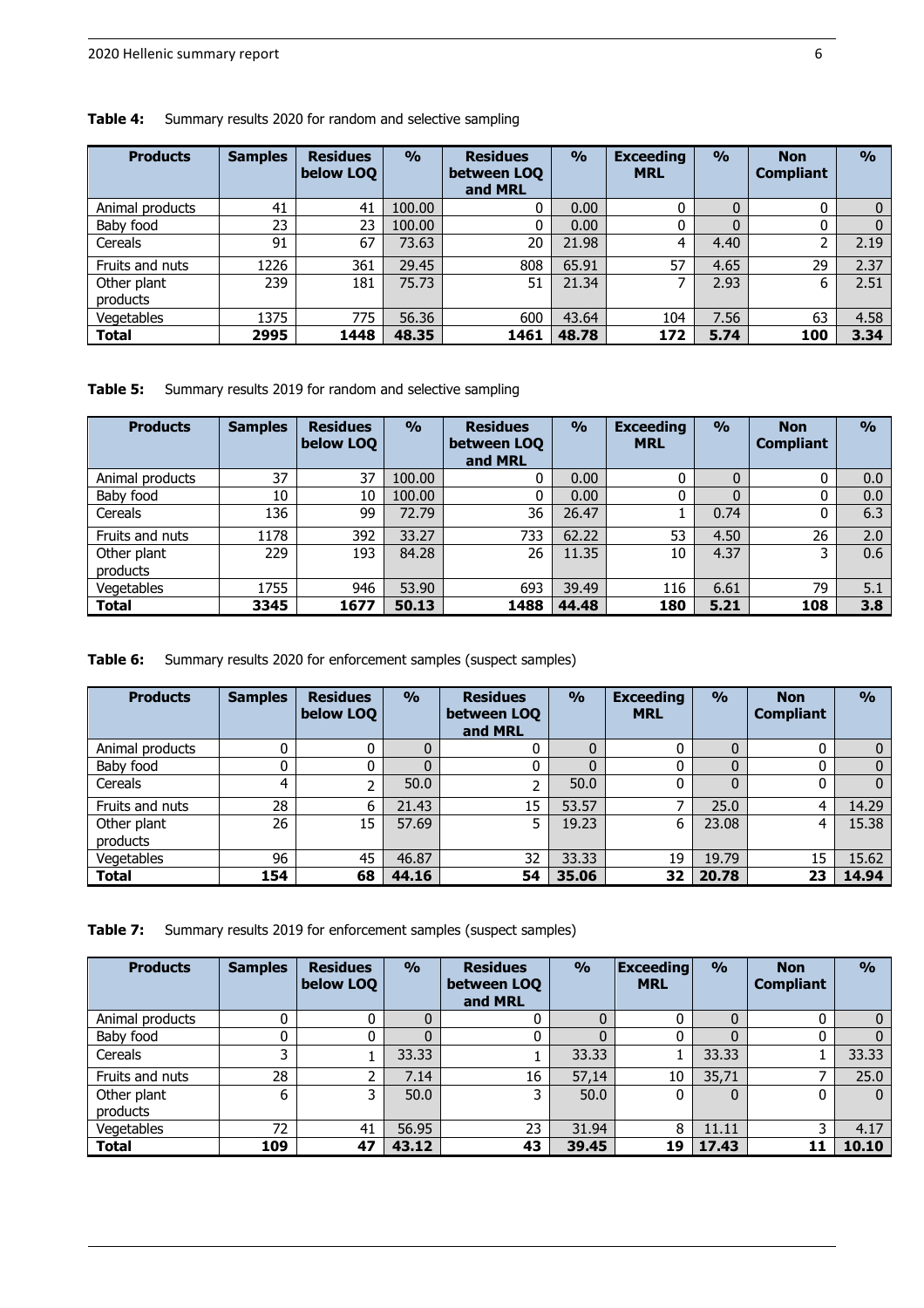# **4.** Non-compliant samples: possible reasons. ARfD exceedances and actions taken

# **4.1. Possible reasons for non compliance**

| <b>Reasons for MRL</b><br>non-compliance                                                                    | Pesticide/food product <sup>(a)</sup>            | Frequency <sup>(b)</sup> | <b>Comments</b>                     |
|-------------------------------------------------------------------------------------------------------------|--------------------------------------------------|--------------------------|-------------------------------------|
| GAP not respected: use of a<br>pesticide not approved in the<br>EU <sup>(c)</sup>                           |                                                  |                          |                                     |
|                                                                                                             | methamidophos / eggplants                        | 1                        |                                     |
|                                                                                                             | chlorpyrifos / courgettes                        | 2                        | Use after the grace<br>period       |
|                                                                                                             | chlorpyrifos / olives for oil production         | 1                        | Use after the grace<br>period       |
|                                                                                                             | chlorfenapyr / tomatoes                          | 3                        |                                     |
|                                                                                                             | chlorfenapyr / cherry tomatoes                   | 1                        | origin: Italy                       |
|                                                                                                             | cyfluthrin / tomatoes                            | 1                        |                                     |
|                                                                                                             | chlorfenapyr / tomatoes                          | 3                        | origin: Italy                       |
|                                                                                                             | buprofezin / tomatoes                            | 2                        | origin: Italy                       |
|                                                                                                             |                                                  |                          |                                     |
| GAP not respected: use of an<br>approved pesticide not<br>authorised on the specific<br>Crop <sup>(c)</sup> |                                                  |                          |                                     |
|                                                                                                             | phosmet / apricots                               | 1                        |                                     |
|                                                                                                             | dimethomorph / beans with pods                   | 1                        |                                     |
|                                                                                                             | indoxacarb / beetroots                           | 1                        |                                     |
|                                                                                                             | dimethomorph / carrots                           | 1                        |                                     |
|                                                                                                             | indoxacarb / celeriacs/turnip rooted<br>celeries | $\mathbf{1}$             |                                     |
|                                                                                                             | metalaxyl / celeriacs/turnip rooted<br>celeries  | $\overline{2}$           |                                     |
|                                                                                                             | fluopyram / celeriacs/turnip rooted<br>celeries  | 1                        |                                     |
|                                                                                                             | flupyradifurone / cherries                       | 1                        |                                     |
|                                                                                                             | diflubenzuron / mushrooms                        | 2                        |                                     |
|                                                                                                             | formetanate / courgettes                         | 1                        |                                     |
|                                                                                                             | formetanate / cucumbers                          | 4                        |                                     |
|                                                                                                             | dimethomorph / grape leaves                      | 4                        |                                     |
|                                                                                                             | penconazole / grape leaves                       | 2                        |                                     |
|                                                                                                             | cyflufenamid / grape leaves                      | 1                        |                                     |
|                                                                                                             | spiroxamine / grape leaves                       | 2                        |                                     |
|                                                                                                             | tau-fluvalinate / grape leaves                   | 1                        |                                     |
|                                                                                                             | <u>cypermethrin / grape leaves</u>               |                          |                                     |
|                                                                                                             | cyprodinil / grape leaves                        | 1                        |                                     |
|                                                                                                             | acetamiprid / kiwi fruits                        | 3                        |                                     |
|                                                                                                             | fluopyram / kiwi fruits                          | 1                        |                                     |
|                                                                                                             | tebuconazole / kiwi fruits                       | $\mathbf{1}$             |                                     |
|                                                                                                             | carbendazim / olives for oil production          | 1                        | metabolite of<br>thiophanate methyl |
|                                                                                                             | captan / parsley                                 | 1                        |                                     |
|                                                                                                             | etofenprox / rice grain, brown                   | 1                        |                                     |
|                                                                                                             | dodine / spinaches                               | 2                        |                                     |
|                                                                                                             | famoxadone / spinaches                           | 1                        | frozen (processed)                  |
|                                                                                                             | tebuconazole / spinaches                         | 1                        | frozen (processed)                  |
|                                                                                                             | famoxadone / sweet peppers/bell<br>peppers       | 1                        |                                     |
|                                                                                                             | cypermethrin / teas                              | 2                        |                                     |
|                                                                                                             | pyriproxyfen / thyme                             | 1                        |                                     |
|                                                                                                             | phosmet / tomatoes                               | 1                        |                                     |
|                                                                                                             | propamocarb / wine grapes                        | 1                        |                                     |
|                                                                                                             | thiacloprid / pistachios                         | 1                        |                                     |
|                                                                                                             |                                                  |                          |                                     |
|                                                                                                             |                                                  |                          |                                     |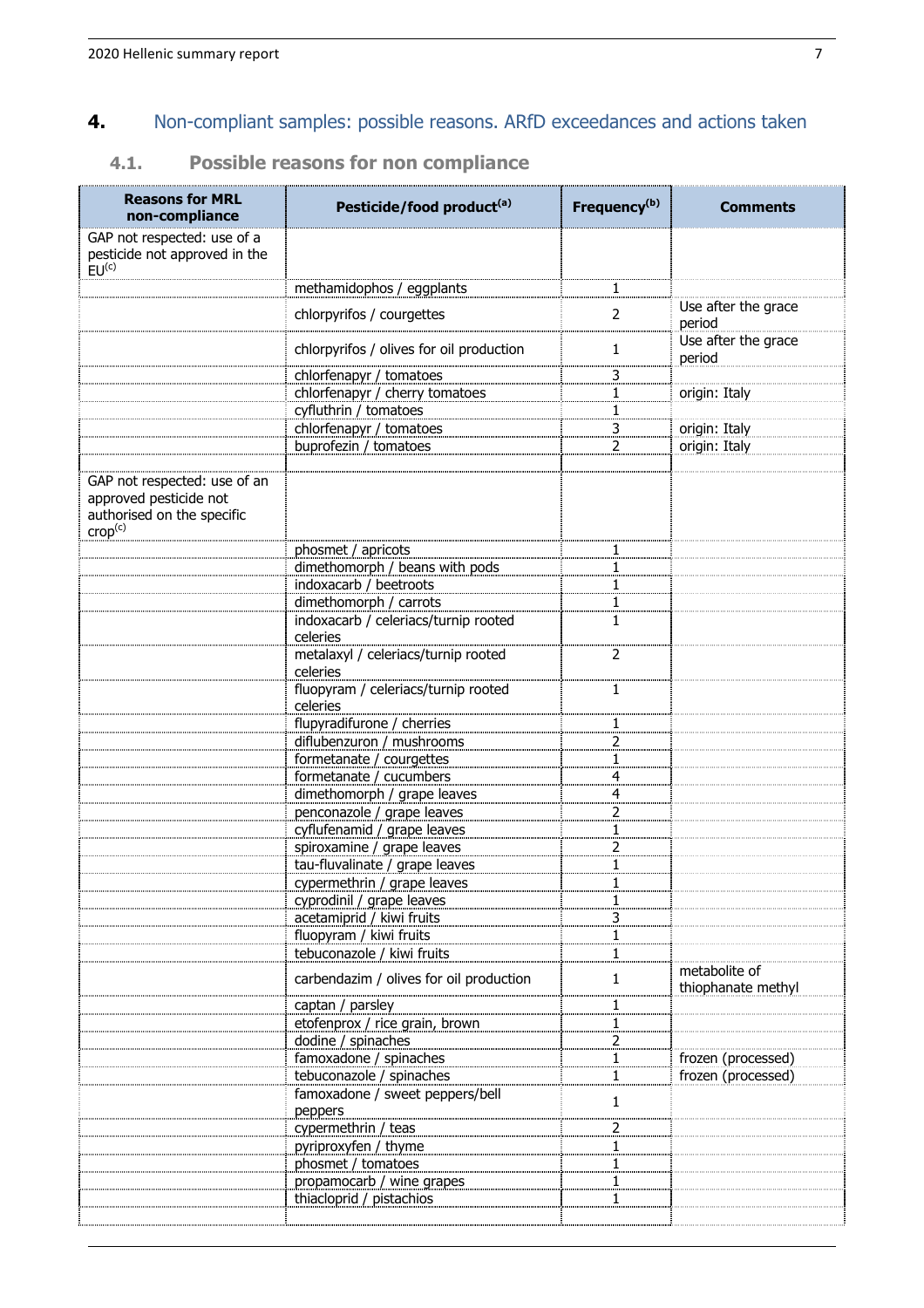| GAP not respected: use of an  |                                            |    |                          |
|-------------------------------|--------------------------------------------|----|--------------------------|
| approved pesticide, but       |                                            |    |                          |
| application rate, number of   |                                            |    |                          |
| treatments, application       |                                            |    |                          |
|                               |                                            |    |                          |
| method or PHI not respected   |                                            |    |                          |
|                               | carbendazim / apples                       | 1  | metabolite of            |
|                               |                                            |    | thiophanate methyl       |
|                               | chlorpyrifos / apples                      | 1  |                          |
|                               | tau-fluvalinate / beetroots                | 1  |                          |
|                               | azoxystrobin / celeriacs                   | 1  |                          |
|                               | boscalid / pomegranates                    | 1  |                          |
|                               |                                            |    |                          |
|                               | forchlorfenuron / kiwis                    | 3  |                          |
|                               | chlorpyrifos / mandarins                   | 1  |                          |
|                               | omethoate / mandarins                      | 1  | metabolite of dimethoate |
|                               | pyraclostrobin / olives for oil production | 1  |                          |
|                               | chlorpyrifos / oranges                     | 1  |                          |
|                               | chlorpyrifos / potatoes                    | 10 |                          |
|                               |                                            |    |                          |
|                               | chlorantraniliprole / potatoes             | 2  |                          |
|                               | fosthiazate / potatoes                     | 1  |                          |
|                               | tefluthrin / potatoes                      | 1  |                          |
|                               | deltamethrin / spinaches                   | 1  |                          |
|                               | omethoate / table grapes                   | 1  | metabolite of dimethoate |
|                               | thiacloprid / oranges                      | 1  |                          |
|                               |                                            |    |                          |
|                               |                                            | 1  | origin: Italy - not      |
|                               |                                            |    | authorised on the        |
|                               |                                            |    | specific crop or         |
|                               |                                            |    | authorised but           |
|                               | spiroxamine / tomatoes                     |    | application rate, number |
|                               |                                            |    | of treatments,           |
|                               |                                            |    | application method or    |
|                               |                                            |    | PHI not respected        |
|                               |                                            |    |                          |
|                               |                                            |    |                          |
| Use of pesticide according to |                                            |    |                          |
| authorised GAP: unexpected    |                                            |    |                          |
| slow degradation of residues  |                                            |    |                          |
| Cross contamination: spray    |                                            |    |                          |
| drift or other accidental     |                                            |    |                          |
| contamination                 |                                            |    |                          |
|                               |                                            |    |                          |
| Contamination from previous   |                                            |    |                          |
| use of a pesticide: uptake of |                                            |    |                          |
| residues from the soil (e.g.  |                                            |    |                          |
| persistent pesticides used in |                                            |    |                          |
| the past)                     |                                            |    |                          |
| Residues resulting from other |                                            |    |                          |
| sources than plant protection |                                            |    |                          |
| product (e.g. biocides.       |                                            |    |                          |
| veterinary, drugs, bio fuel)  |                                            |    |                          |
|                               |                                            |    |                          |
| Natural occurrence (e.g.      |                                            |    |                          |
|                               |                                            |    |                          |
| dithiocarbamates in turnips)  |                                            |    |                          |
|                               |                                            |    |                          |
|                               |                                            |    |                          |
| Changes of the MRL            |                                            |    |                          |
| Use of a pesticide on food    |                                            |    |                          |
|                               |                                            |    |                          |
| imported from third countries |                                            |    |                          |
| for which no import tolerance |                                            |    |                          |
| was set <sup>(d)</sup>        |                                            |    |                          |
|                               |                                            |    |                          |
| Unknown                       |                                            |    |                          |
|                               | diphenylamine / apples                     | 4  | Chile                    |
|                               | chlorpyrifos / apples                      | 2  | Albania                  |
|                               |                                            | 2  | Republic of North        |
|                               | chlorpyrifos / apples                      |    | Macedonia                |
|                               | chlorpyrifos / beans dry                   | 1  | Madagascar               |
|                               |                                            |    | China                    |
|                               | hexaconazole / grape leaves                | 1  |                          |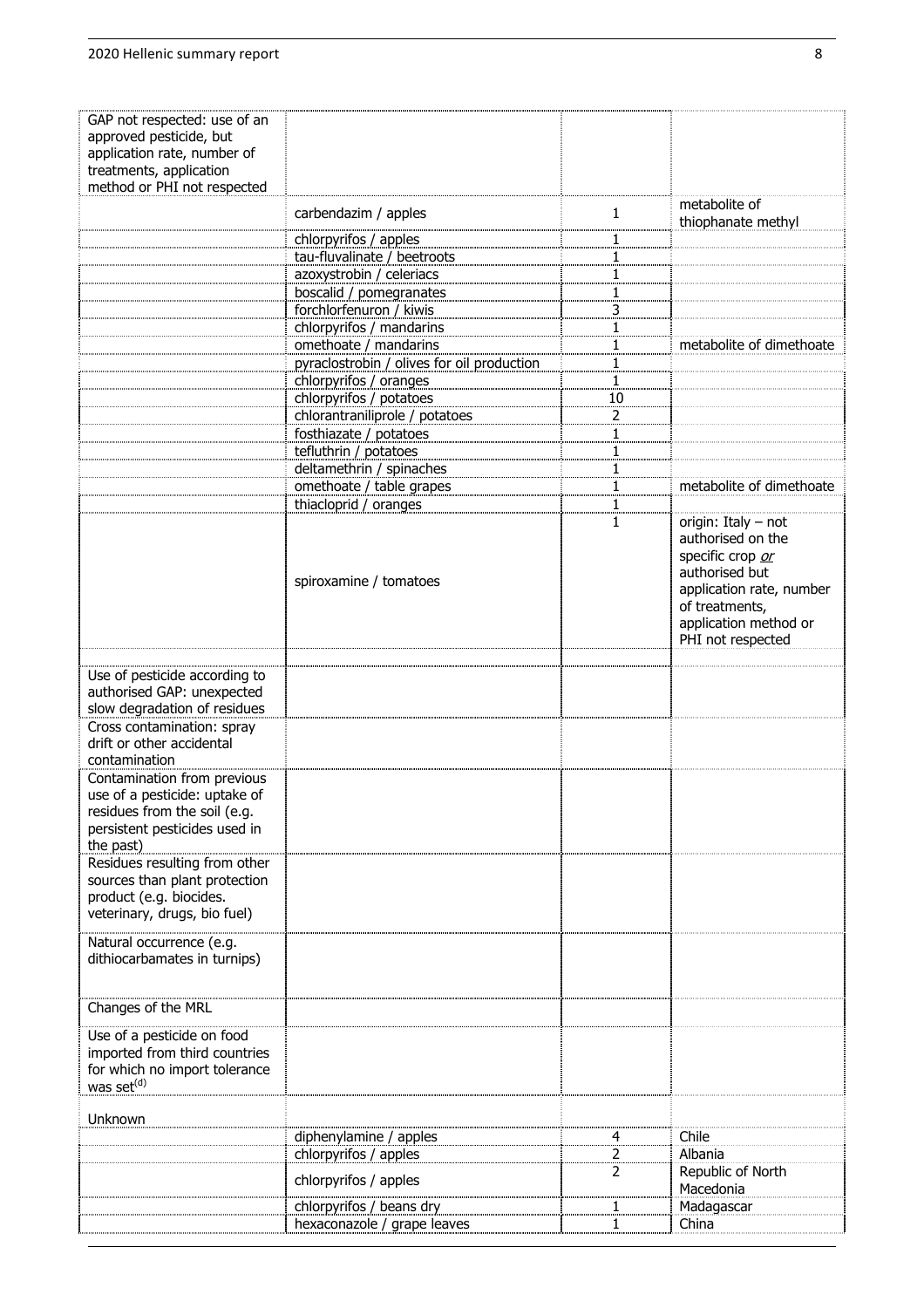|                              | isoprothiolane / grape leaves             | 1              | China   |
|------------------------------|-------------------------------------------|----------------|---------|
|                              |                                           |                |         |
|                              | profenofos / grape leaves                 | 1              | China   |
|                              | chlorpropham / grape leaves               | 1              | Turkey  |
|                              | propargite / lemons                       | 1              | Egypt   |
|                              | thiametoxam / rice grain brown            | 1              | India   |
|                              | tricyclazole / rice grain brown           | 1              | India   |
|                              | imazalil / bananas                        | 1              | Ecuador |
|                              | imazalil / pomegranates                   | 1              | Turkey  |
|                              | acetamiprid / pomegranates                | 1              | Turkey  |
|                              | azoxystrobin / grape leaves               | 1              | China   |
|                              | buprofezin / grape leaves                 | 1              | China   |
|                              | fluopyram / grape leaves                  | 1              | Turkey  |
|                              | buprofezin / lemons                       | $\overline{2}$ | Turkey  |
|                              | metalaxyl / courgettes                    | $\overline{c}$ | Turkey  |
|                              | deltamethrin / spinaches                  | 1              | Turkey  |
|                              | formetanate / sweet peppers/bell          | 1              |         |
|                              | peppers                                   |                | Albania |
|                              | tebufenpyrad / sweet peppers/bell         | 2              |         |
|                              | peppers                                   |                | Albania |
|                              | chlorfenapyr / sweet peppers/bell         | 1              |         |
|                              | peppers                                   |                | Albania |
|                              | chlorpyrifos / sweet peppers/bell peppers | $\overline{1}$ | Albania |
|                              | buprofezin / sweet peppers/bell peppers   | 1              | Turkey  |
|                              | lambda-cyhalothrin / teas                 | $\overline{1}$ | Unknown |
|                              | chlorfenapyr / tomatoes                   | 8              | Albania |
|                              | diflubenzuron / tomatoes                  | 1              | Albania |
|                              | buprofezin / tomatoes                     | 1              | Albania |
|                              | chlorpyrifos / tomatoes                   | 2              | Albania |
|                              |                                           |                |         |
| Other (Use of a pesticide on |                                           |                |         |
| food imported from third     |                                           |                |         |
| country with exceedance of   |                                           |                |         |
| the ARfD)                    |                                           |                |         |
|                              |                                           |                |         |
|                              | ethylene oxide / 2-chlorethanol sesame    | 3              |         |
|                              | seeds                                     |                | India   |
|                              | RASFF: 2021.0032                          |                |         |
|                              | cified in the MatrixTeel                  |                |         |

(a): Report name as specified in the MatrixTool

Number of cases

(c): Applicable only for food products produced in the EU  $(d)$ : For imported food only

For imported food only

# **4.2. ARfD exceedanes**

**Table 8:** RASFF issued in 2020 for food products showing a risk for consumers

| <b>Food products</b> | Pesticide residue               | <b>Number</b>          | Origin | Context                   |
|----------------------|---------------------------------|------------------------|--------|---------------------------|
| sesame seeds         | ethylene oxide / 2-chlorethanol | 1 RASFF<br>(3 samples) | India  | 2021.0032<br><b>RASFF</b> |

#### **4.3. Actions taken**

In a case of an MRL exceedance, before any administrative and punitive enforcement action is taken, a default analytical uncertainty of 50% is subtracted from the measured value. If this figure still exceeds the MRL, this sample is non compliant and enforcement action relevant to the case is taken. Risk assessment on non compliant samples is carried out by the Directorate of Plant Production Protection (Department of Plant Protection Products). RASFF notifications were sent according EU Regulations taking into account the results of the risk assessment and the instructions of the RASFF WI 2.2. Guidelines.

The batches of products with MRL exceedance were set under official detention and were destroyed or redispatched to the country of origin. Next placement in the market of other batches of same origin was not